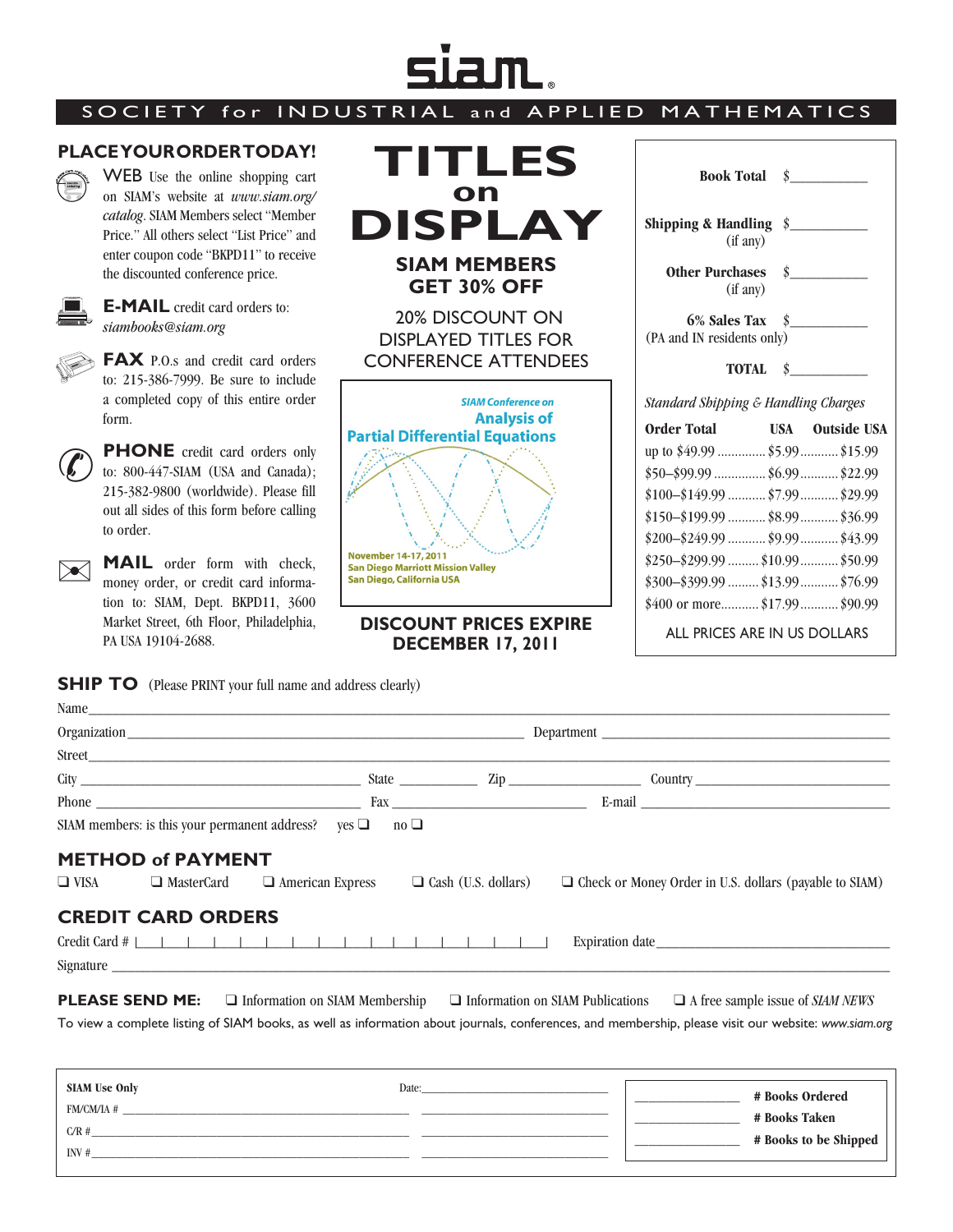| Qty.       | Order<br>Code     | Author(s)                 | <b>Title</b>                                                                                           | List<br><b>Price</b> | <b>Attendee Member</b><br><b>Price</b> | <b>Price</b> |
|------------|-------------------|---------------------------|--------------------------------------------------------------------------------------------------------|----------------------|----------------------------------------|--------------|
|            | <b>FR30</b>       | Achdou & Pironneau        | <b>Computational Methods for Option Pricing</b>                                                        | \$86.50              | \$69.20                                | \$60.55      |
|            |                   | OT120 Andersson & Stewart | Introduction to the Mathematics of Subdivision<br><b>Surfaces</b>                                      | \$75.00              | \$60.00                                | \$52.50      |
|            | <b>CS05</b>       | Ascher                    | Numerical Methods for Evolutionary Differential<br>Equations                                           | \$81.50              | \$65.20                                | \$57.05      |
|            | CS07              | Ascher & Greif            | A First Course on Numerical Methods                                                                    | \$95.00              | \$76.00                                | \$66.50      |
|            | OT61              | Ascher & Petzold          | <b>Computer Methods for Ordinary Differential</b><br>Equations and Differential-Algebraic Equations    | \$62.50              | \$50.00                                | \$43.75      |
|            | MP06              | Attouch et al             | Variational Analysis in Sobolev and BV Spaces:<br>Applications to PDEs and Optimization                | \$151.50             | \$121.20                               | \$106.05     |
|            | CL <sub>35</sub>  | Axelsson & Barker         | Finite Element Solution of Boundary Value<br>Problems: Theory and Computation                          | \$70.00              | \$56.00                                | \$49.00      |
|            | <b>FR22</b>       | Bao et al                 | Mathematical Modeling in Optical Science                                                               | \$105.50             | \$84.40                                | \$73.85      |
|            | FR34              | Batzel et al              | Cardiovascular and Respiratory Systems:<br>Modeling, Analysis, and Control                             | \$115.00             | \$92.00                                | \$80.50      |
|            | <b>DC19</b>       | <b>Betts</b>              | Practical Methods for Optimal Control and<br>Estimation Using Nonlinear Programming,<br>Second Edition | \$89.00              | \$71.20                                | \$62.30      |
|            | <b>DC10</b>       | Bhaya & Kaszkurewicz      | Control Perspectives on Numerical Algorithms<br>and Matrix Problems                                    | \$105.00             | \$84.00                                | \$73.50      |
|            | <b>CS03</b>       | Biegler et al             | Real-Time PDE-Constrained Optimization                                                                 | \$102.00             | \$81.60                                | \$71.40      |
|            | <b>MO10</b>       | <b>Biegler</b>            | Nonlinear Programming: Concepts, Algorithms,<br>and Applications to Chemical Processes                 | \$85.00              | \$68.00                                | \$59.50      |
|            | OT86              | Bornemann et al           | The SIAM 100-Digit Challenge: A Study in High-<br><b>Accuracy Numerical Computing</b>                  | \$67.50              | \$54.00                                | \$47.25      |
| ---------- | CL67              | Brandt & Livne            | Multigrid Techniques: 1984 Guide with<br>Applications to Fluid Dynamics, Revised Edition               | \$79.00              | \$63.20                                | \$55.30      |
| __________ | OT72              | Briggs et al              | A Multigrid Tutorial, Second Edition                                                                   | \$56.50              | \$45.20                                | \$39.55      |
| ---------- |                   | OT106 Burkard et al       | <b>Assignment Problems</b>                                                                             | \$110.00             | \$88.00                                | \$77.00      |
|            | OT <sub>94</sub>  | Chan & Shen               | Image Processing and Analysis: Variational,<br>PDE, Wavelet, and Stochastic Methods                    | \$81.00              | \$64.80                                | \$56.70      |
|            | CB77              | Chen                      | <b>Reservoir Simulation: Mathematical Techniques</b><br>in Oil Recovery                                | \$88.50              | \$70.80                                | \$61.95      |
|            | CS <sub>02</sub>  | Chen et al                | Computational Methods for Multiphase Flows in<br>Porous Media                                          | \$135.00             | \$108.00                               | \$94.50      |
|            | CB79              | Cheney & Borden           | Fundamentals of Radar Imaging                                                                          | \$59.00              | \$47.20                                | \$41.30      |
|            | CL <sub>40</sub>  | Ciarlet                   | The Finite Element Method for Elliptic Problems                                                        | \$69.50              | \$55.60                                | \$48.65      |
|            | CB81              | Constantin                | Nonlinear Water Waves with Applications to<br>Wave-Current Interaction and Tsunamis                    | \$89.00              | \$71.20                                | \$62.30      |
|            | OT <sub>103</sub> | Dahlquist & Björck        | Numerical Methods in Scientific Computing,<br>Volume I                                                 | \$112.50             | \$90.00                                | \$78.75      |
|            | OT121             | D'Apice et al             | Modeling, Simulation, and Optimization of<br>Supply Chains: A Continuous Approach                      | \$69.00              | \$55.20                                | \$48.30      |
|            | OT116             | Datta                     | Numerical Linear Algebra and Applications,<br>Second Edition                                           | \$79.00              | \$63.20                                | \$55.30      |
| .          | CB61              | Daubechies                | Ten Lectures on Wavelets                                                                               | \$79.50              | \$63.60                                | \$55.65      |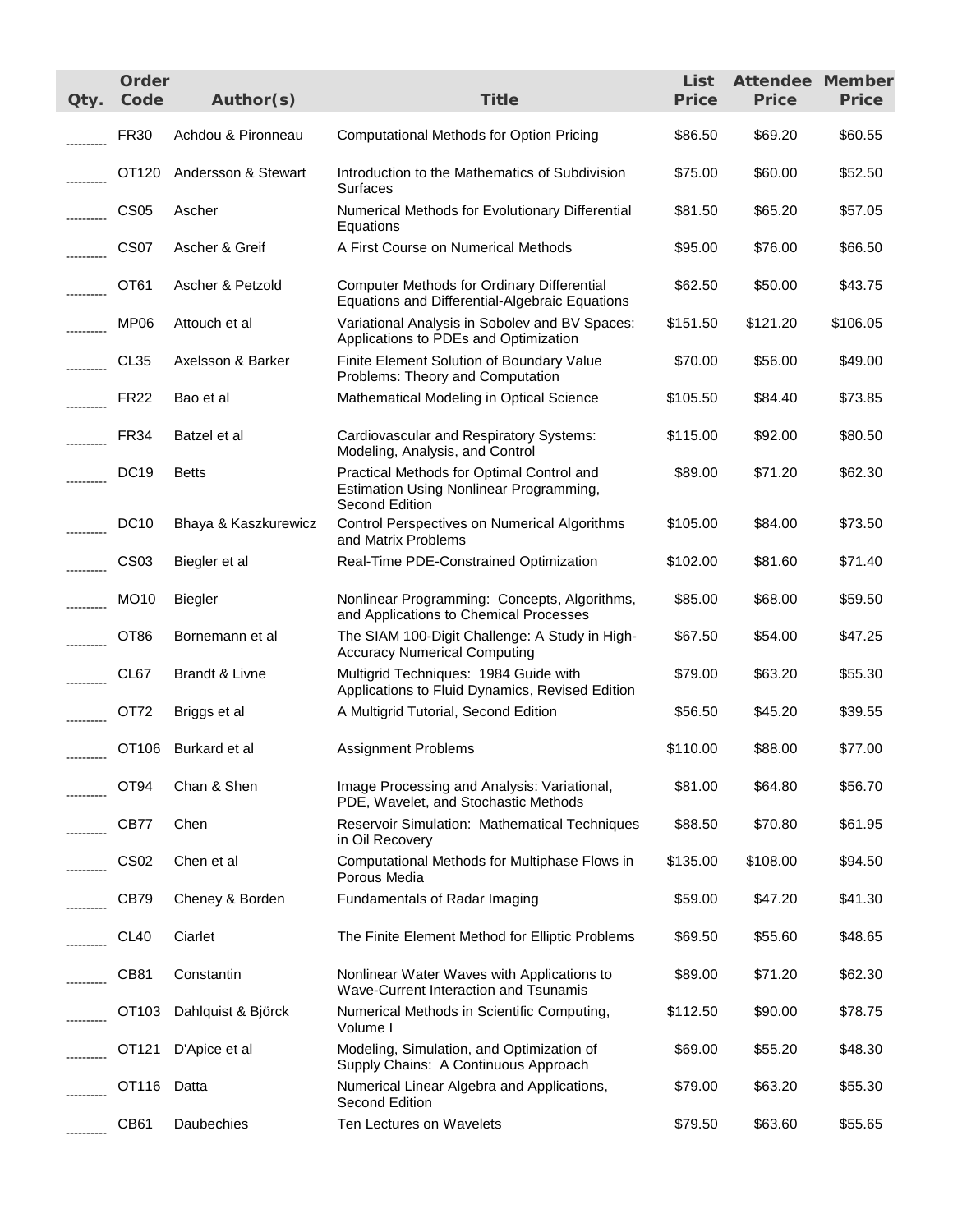| Qty. | Order<br>Code    | Author(s)          | <b>Title</b>                                                                                              | List<br><b>Price</b> | <b>Attendee Member</b><br><b>Price</b> | <b>Price</b> |
|------|------------------|--------------------|-----------------------------------------------------------------------------------------------------------|----------------------|----------------------------------------|--------------|
|      | MM12             | de Vries et al     | A Course in Mathematical Biology: Quantitative<br>Modeling with Mathematical and Computational<br>Methods | \$74.50              | \$59.60                                | \$52.15      |
|      | <b>DC22</b>      | Delfour & Zolésio  | Shapes and Geometries: Metrics, Analysis,<br>Differential Calculus, and Optimization, Second<br>Edition   | \$119.00             | \$95.20                                | \$83.30      |
|      | OT <sub>56</sub> | Demmel             | Applied Numerical Linear Algebra                                                                          | \$77.50              | \$62.00                                | \$54.25      |
|      | <b>SE16</b>      | Douglas et al      | A Tutorial on Elliptic PDE Solvers and Their<br>Parallelization                                           | \$55.50              | \$44.40                                | \$38.85      |
|      | OT115            | Driscoll           | Learning MATLAB                                                                                           | \$28.00              | \$22.40                                | \$19.60      |
|      | CL46             | Edelstein-Keshet   | Mathematical Models in Biology                                                                            | \$60.50              | \$48.40                                | \$42.35      |
|      | CL <sub>28</sub> | Ekeland & Témam    | Convex Analysis and Variational Problems                                                                  | \$68.50              | \$54.80                                | \$47.95      |
|      | <b>FA04</b>      | Eldén              | Matrix Methods in Data Mining and Pattern<br>Recognition                                                  | \$71.00              | \$56.80                                | \$49.70      |
|      | OT102            | Epstein            | Introduction to the Mathematics of Medical<br>Imaging, Second Edition                                     | \$102.00             | \$81.60                                | \$71.40      |
|      | <b>FA08</b>      | Escalante & Raydan | <b>Alternating Projection Methods</b>                                                                     | \$60.00              | \$48.00                                | \$42.00      |
|      | MP07             | Ferris et al       | Linear Programming with MATLAB                                                                            | \$47.00              | \$37.60                                | \$32.90      |
|      | OT111            | Field & Golubitsky | Symmetry in Chaos: A Search for Pattern in<br>Mathematics, Art, and Nature, Second Edition                | \$59.00              | \$47.20                                | \$41.30      |
|      | CB78             | Fokas              | A Unified Approach to Boundary Value Problems                                                             | \$77.00              | \$61.60                                | \$53.90      |
|      | <b>SA20</b>      | Gan et al          | Data Clustering: Theory, Algorithms, and<br>Applications                                                  | \$114.00             | \$91.20                                | \$79.80      |
|      |                  | OT122 Gockenbach   | Partial Differential Equations: Analytical and<br>Numerical Methods, Second Edition                       | \$85.00              | \$68.00                                | \$59.50      |
|      | OT97             | Gockenbach         | Understanding and Implementing the Finite<br><b>Element Method</b>                                        | \$94.00              | \$75.20                                | \$65.80      |
|      | CB <sub>26</sub> | Gottlieb & Orszag  | Numerical Analysis of Spectral Methods: Theory<br>and Applications                                        | \$54.50              | \$43.60                                | \$38.15      |
|      | OT <sub>55</sub> | Griffiths & Higham | Learning LATEX                                                                                            | \$31.00              | \$24.80                                | \$21.70      |
|      | CL69             | Grisvard           | Elliptic Problems in Nonsmooth Domains                                                                    | \$99.00              | \$79.20                                | \$69.30      |
|      | OT108            | Griva et al        | Linear and Nonlinear Optimization, Second<br>Edition                                                      | \$98.00              | \$78.40                                | \$68.60      |
|      | DC05             | Gunzburger         | Perspectives in Flow Control and Optimization                                                             | \$87.00              | \$69.60                                | \$60.90      |
|      | CL <sub>21</sub> | Haberman           | Mathematical Models: Mechanical Vibrations,<br>Population Dynamics, and Traffic Flow                      | \$67.00              | \$53.60                                | \$46.90      |
|      | FA03             | Hansen et al       | Deblurring Images: Matrices, Spectra, and<br>Filtering                                                    | \$68.00              | \$54.40                                | \$47.60      |
|      | DC <sub>13</sub> | Hanson             | Applied Stochastic Processes and Control for<br>Jump-Diffusions: Modeling, Analysis, and<br>Computation   | \$107.00             | \$85.60                                | \$74.90      |
|      | OT <sub>64</sub> | Helton & Merino    | Classical Control Using H-Infinity Methods: An<br>Introduction to Design                                  | \$35.00              | \$28.00                                | \$24.50      |
|      |                  | OT104 Higham       | Functions of Matrices: Theory and Computation                                                             | \$61.50              | \$49.20                                | \$43.05      |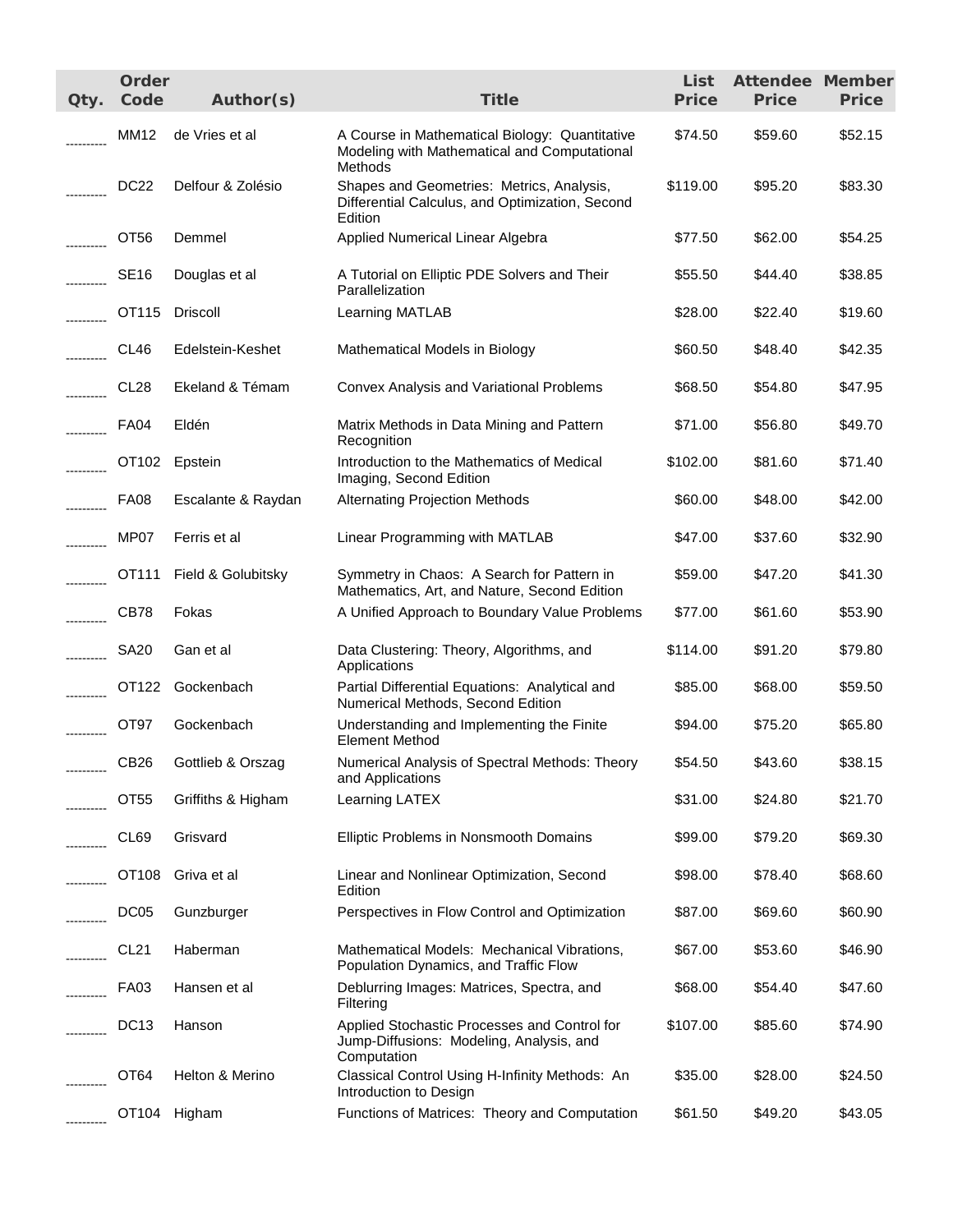| Qty.       | Order<br>Code    | Author(s)                     | <b>Title</b>                                                                                                                     | List<br><b>Price</b> | <b>Attendee Member</b><br><b>Price</b> | <b>Price</b> |
|------------|------------------|-------------------------------|----------------------------------------------------------------------------------------------------------------------------------|----------------------|----------------------------------------|--------------|
|            | OT <sub>63</sub> | Higham                        | Handbook of Writing for the Mathematical<br>Sciences, Second Edition                                                             | \$58.00              | \$46.40                                | \$40.60      |
|            | OT <sub>80</sub> | Higham                        | Accuracy and Stability of Numerical Algorithms,<br>Second Edition                                                                | \$80.00              | \$64.00                                | \$56.00      |
|            | OT <sub>92</sub> | Higham & Higham               | MATLAB Guide, Second Edition                                                                                                     | \$52.00              | \$41.60                                | \$36.40      |
|            | FR <sub>26</sub> | Höllig                        | Finite Element Methods with B-Splines                                                                                            | \$81.00              | \$64.80                                | \$56.70      |
|            | OT113            | Ipsen                         | Numerical Matrix Analysis: Linear Systems and<br><b>Least Squares</b>                                                            | \$59.00              | \$47.20                                | \$41.30      |
|            | DC <sub>15</sub> | Ito & Kunisch                 | Lagrange Multiplier Approach to Variational<br>Problems and Applications                                                         | \$102.00             | \$81.60                                | \$71.40      |
|            | CB83             | Jentzen & Kloeden             | Taylor Approximations for Stochastic Partial<br><b>Differential Equations</b>                                                    | \$77.00              | \$61.60                                | \$53.90      |
|            |                  | OT112 Kamath                  | Scientific Data Mining: A Practical Perspective                                                                                  | \$71.00              | \$56.80                                | \$49.70      |
| .          | <b>FA01</b>      | Kelley                        | Solving Nonlinear Equations with Newton's<br>Method                                                                              | \$51.50              | \$41.20                                | \$36.05      |
|            | <b>FR16</b>      | Kelley                        | Iterative Methods for Linear and Nonlinear<br>Equations                                                                          | \$59.50              | \$47.60                                | \$41.65      |
| .          | FR <sub>18</sub> | Kelley                        | Iterative Methods for Optimization                                                                                               | \$63.00              | \$50.40                                | \$44.10      |
|            | <b>SE23</b>      | Kelley                        | Implicit Filtering                                                                                                               | \$65.00              | \$52.00                                | \$45.50      |
|            | SE <sub>22</sub> | Kepner & Gilbert              | Graph Algorithms in the Language of Linear<br>Algebra                                                                            | \$110.00             | \$88.00                                | \$77.00      |
| ---------- | CL <sub>31</sub> | Kinderlehrer &<br>Stampacchia | An Introduction to Variational Inequalities and<br><b>Their Applications</b>                                                     | \$60.50              | \$48.40                                | \$42.35      |
| ---------- | CL47             | Kreiss & Lorenz               | Initial-Boundary Value Problems and the Navier-<br><b>Stokes Equations</b>                                                       | \$58.00              | \$46.40                                | \$40.60      |
|            | <b>DC16</b>      | Krstic & Smyshlyaev           | Boundary Control of PDEs: A Course on<br><b>Backstepping Designs</b>                                                             | \$91.50              | \$73.20                                | \$64.05      |
| ---------- | CL <sub>18</sub> | Lanczos                       | <b>Linear Differential Operators</b>                                                                                             | \$84.00              | \$67.20                                | \$58.80      |
|            | CB75             | Lasiecka                      | Mathematical Control Theory of Coupled PDEs                                                                                      | \$77.50              | \$62.00                                | \$54.25      |
|            | OT91             | Laub                          | Matrix Analysis for Scientists and Engineers                                                                                     | \$44.00              | \$35.20                                | \$30.80      |
|            | CS <sub>06</sub> | Layton                        | Introduction to the Numerical Analysis of<br>Incompressible Viscous Flows                                                        | \$69.00              | \$55.20                                | \$48.30      |
|            | OT <sub>98</sub> | LeVeque                       | Finite Difference Methods for Ordinary and<br>Partial Differential Equations: Steady-State and<br><b>Time-Dependent Problems</b> | \$65.00              | \$52.00                                | \$45.50      |
|            | CL <sub>01</sub> | Lin & Segel                   | Mathematics Applied to Deterministic Problems<br>in the Natural Sciences                                                         | \$66.50              | \$53.20                                | \$46.55      |
|            | <b>MM10</b>      | Mattheij et al                | Partial Differential Equations: Modeling,<br>Analysis, Computation                                                               | \$133.50             | \$106.80                               | \$93.45      |
|            | <b>FA06</b>      | Modersitzki                   | FAIR: Flexible Algorithms for Image Registration                                                                                 | \$69.00              | \$55.20                                | \$48.30      |
|            | OT87             | Moler                         | Numerical Computing with MATLAB, Revised<br>Reprint                                                                              | \$51.50              | \$41.20                                | \$36.05      |
|            | OT110            | Moore et al                   | Introduction to Interval Analysis                                                                                                | \$72.00              | \$57.60                                | \$50.40      |
| .          | CB82             | Ni                            | The Mathematics of Diffusion                                                                                                     | \$60.00              | \$48.00                                | \$42.00      |